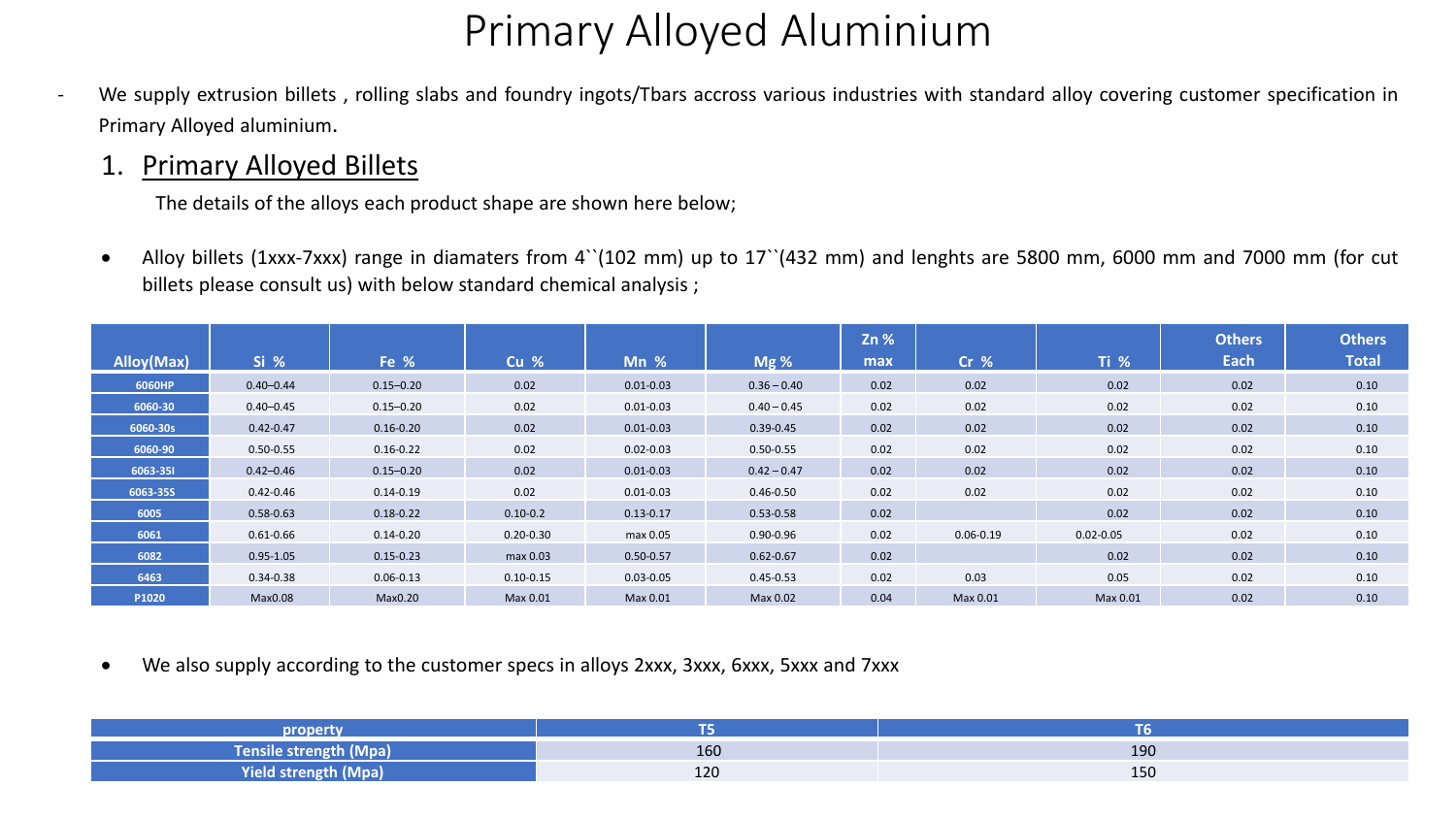#### • Metallurgical Quality

Average grain size : min 2000 grains/cm<sup>2</sup> - max 200  $\mu$  acc to ASTM E112-96

Inverse segragation zone : ˂200 µ

Inclusions : each cast need to be filtered with ceramich foam filter with a min rating of 30 ppi and max amount of inclusion.



• Physical quality

Mechanical demages must not be greater than 2 mm in depth, 5 mm in width and 250 mm in lenghts on the surface of the billets

• Dimension and tolerances

Diameter +0/-2 mm up to 203 mm , +0/-3 mm above 228 mm

Length +/-10 mm

Marking: billets in a bundle is marked on one cut end with cast number and alloy code.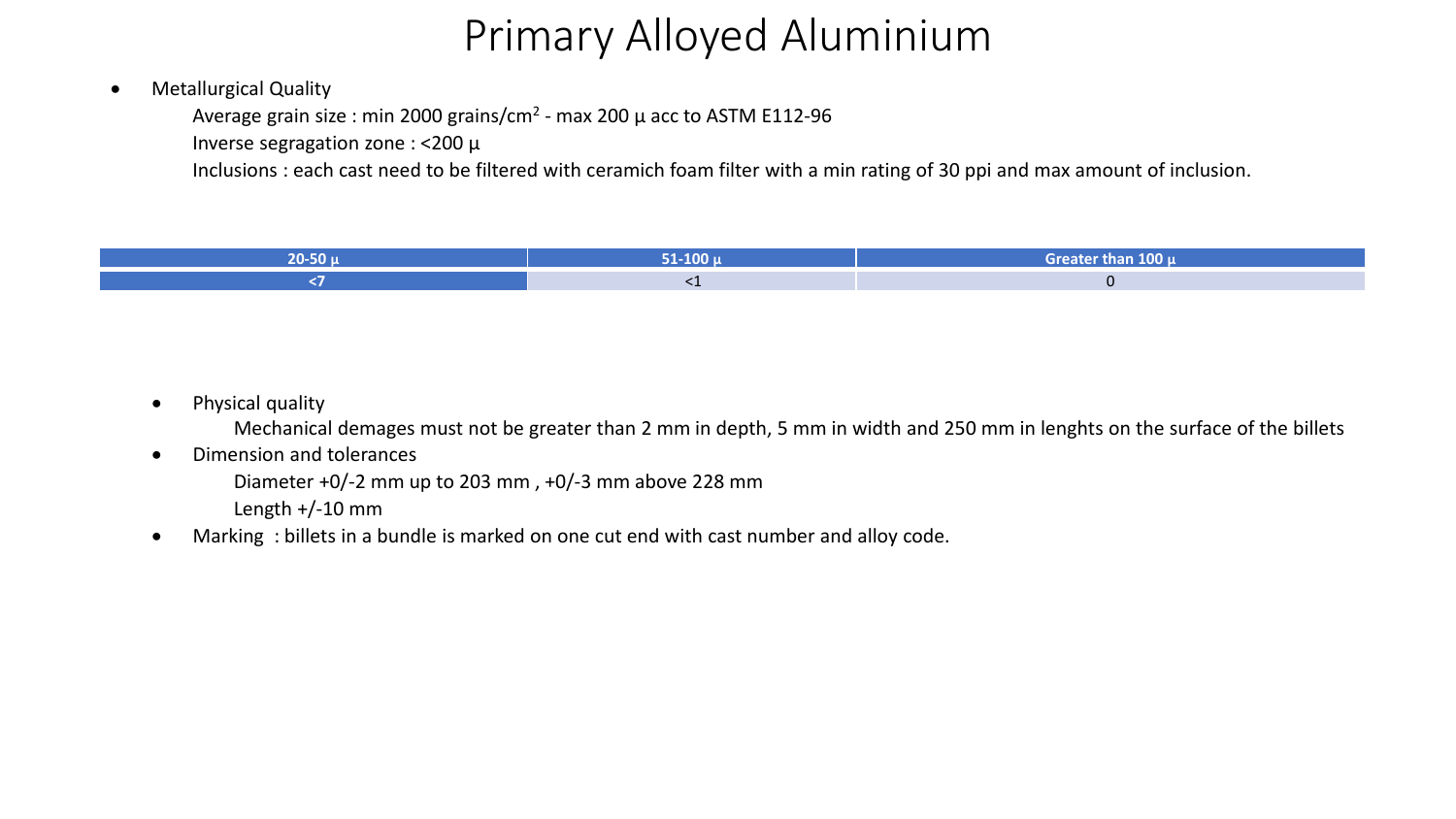#### 2. Rolling slabs 6082 & 5083

1xxx, 3xxx, 5xxx and 6xxx series rolling slabs and forcast plate slabs are available we supply according to the customer specifications.

| dimensions of slabs |          |           |  |  |  |  |  |  |  |  |
|---------------------|----------|-----------|--|--|--|--|--|--|--|--|
| <b>Thickness mm</b> | Width mm | Length mm |  |  |  |  |  |  |  |  |
| 600                 | 1630     | 3800      |  |  |  |  |  |  |  |  |
| 600                 | 1630     | 3020      |  |  |  |  |  |  |  |  |
| 600                 | 1630     | 4115      |  |  |  |  |  |  |  |  |
| 600                 | 1750     | 3810      |  |  |  |  |  |  |  |  |
| 560                 | 1310     | 4500      |  |  |  |  |  |  |  |  |
| 560                 | 1100     | 4000      |  |  |  |  |  |  |  |  |

Production of other sizes is possible according to the order from the customer